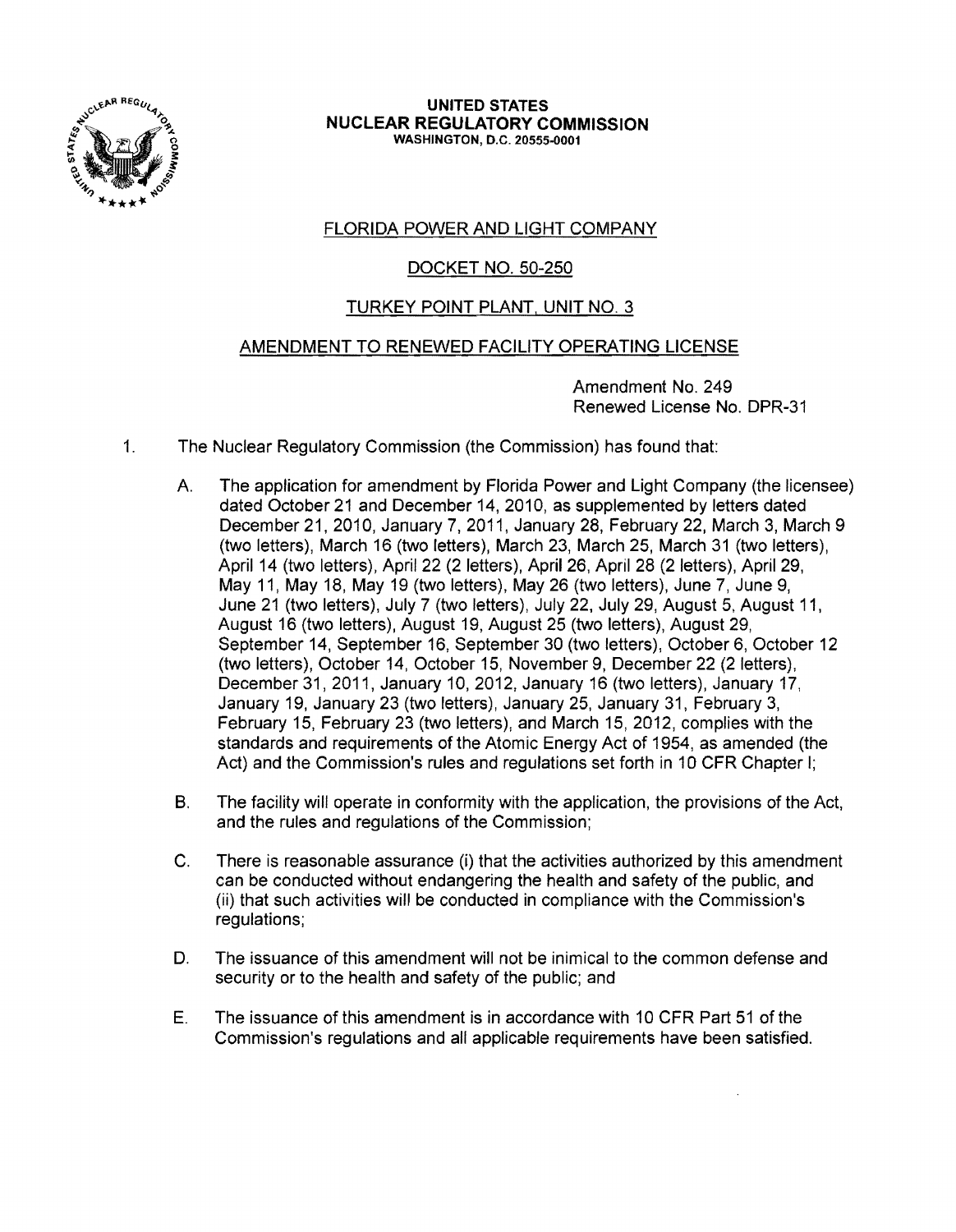- 2. Accordingly, the license is amended by changes to the Operating License and Technical Specifications as indicated in the attachment to this license amendment, and paragraph 3.A and 3.B of Renewed Facility Operating License No. DPR-31 is hereby amended to read as follows:
	- A. Maximum Power Level

The applicant is authorized to operate the facility at reactor core power levels not in excess of 2644 megawatts (thermal).

B. Technical Specifications

The Technical Specifications contained in Appendix A, as revised through Amendment No.  $249$  are hereby incorporated into this renewed license. are hereby incorporated into this renewed license. The Environmental Protection Plan contained in Appendix B is hereby incorporated into this renewed license. The licensee shall operate the facility in accordance with the Technical Specifications and the Environmental Protection Plan.

3. This license amendment is effective as of its date of issuance and shall be implemented prior to Unit 3 startup from the spring 2012 refueling outage.

FOR THE NUCLEAR REGLILATORY COMMISSION

Eric J. Leeds, Director Office of Nuclear Reactor Regulation

Attachment: Changes to the Operating License and Technical Specifications

Date of Issuance: June 15, 2012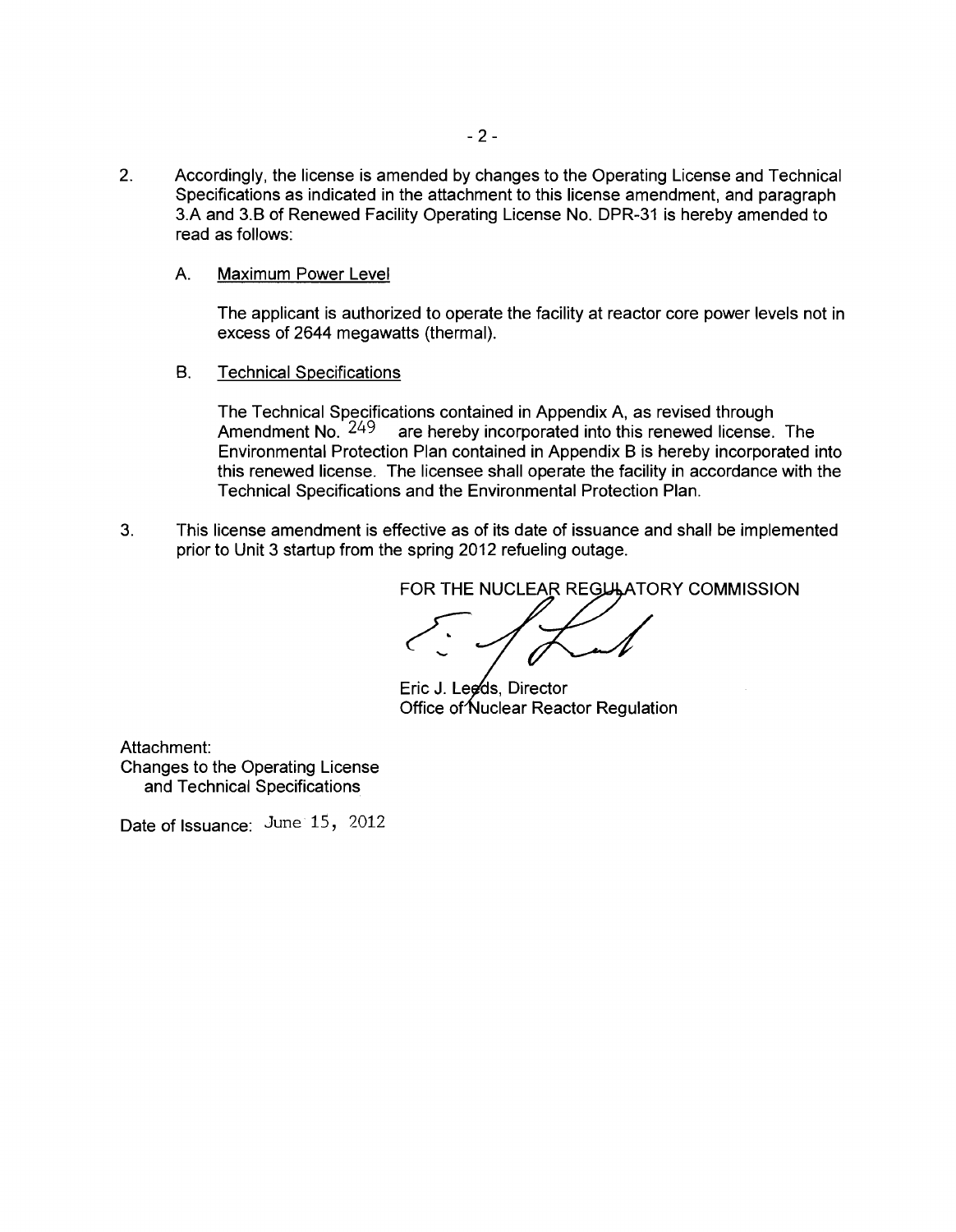

#### UNITED STATES NUCLEAR REGULATORY COMMISSION WASHINGTON, D.C. 20555-0001

# FLORIDA POWER AND LIGHT COMPANY

# DOCKET NO. 50-251

# TURKEY POINT PLANT UNIT NO.4

## AMENDMENT TO RENEWED FACILITY OPERATING LICENSE

Amendment No. 245 Renewed License No. DPR-41

- 1. The Nuclear Regulatory Commission (the Commission) has found that:
	- A. The application for amendment by Florida Power and Light Company (the licensee) dated October 21 and December 14, 2010, as supplemented by letters dated December 21,2010, January 7,2011, January 28, February 22, March 3, March 9 (two letters), March 16 (two letters), March 23, March 25, March 31 (two letters), April 14 (two letters), April 22 (2 letters), April 26, April 28 (2 letters), April 29, May 11, May 18, May 19 (two letters), May 26 (two letters), June 7, June 9, June 21 (two letters), July 7 (two letters), July 22, July 29, August 5, August 11, August 16 (two letters), August 19, August 25 (two letters), August 29, September 14, September 16, September 30 (two letters), October 6, October 12 (two letters), October 14, October 15, November 9, December 22 (2 letters), December 31, 2011, January 10, 2012, January 16 (two letters), January 17, January 19, January 23 (two letters), January 25, January 31, February 3, February 15, February 23 (two letters), and March 15, 2012, complies with the standards and requirements of the Atomic Energy Act of 1954, as amended (the Act) and the Commission's rules and regulations set forth in 10 CFR Chapter I;
	- B. The facility will operate in conformity with the application, the provisions of the Act, and the rules and regulations of the Commission;
	- C. There is reasonable assurance (i) that the activities authorized by this amendment can be conducted without endangering the health and safety of the public, and (ii) that such activities will be conducted in compliance with the Commission's regulations;
	- D. The issuance of this amendment will not be inimical to the common defense and security or to the health and safety of the public; and
	- E. The issuance of this amendment is in accordance with 10 CFR Part 51 of the Commission's regulations and all applicable requirements have been satisfied.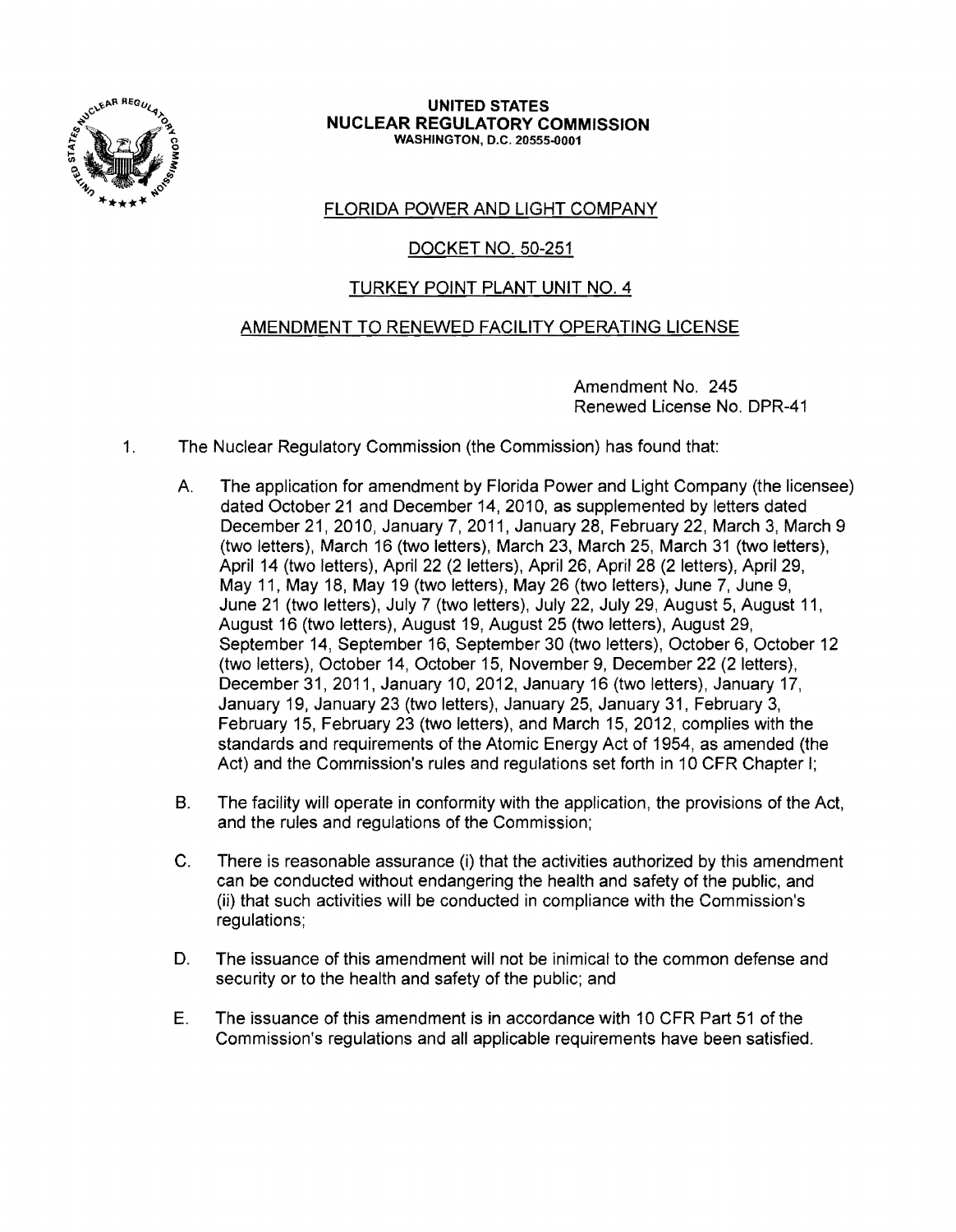- 2. Accordingly, the license is amended by changes to the Operating License and Technical Specifications as indicated in the attachment to this license amendment, and paragraph 3.A and 3.B of Renewed Facility Operating License No. DPR-41 is hereby amended to read as follows:
	- A. Maximum Power Level

The applicant is authorized to operate the facility at reactor core power levels not in excess of 2644 megawatts (thermal).

B. Technical Specifications

The Technical Specifications contained in Appendix A, as revised through Amendment No.  $245$  are hereby incorporated into this renewed license. The Environmental Protection Plan contained in Appendix B is hereby incorporated into this renewed license. The licensee shall operate the facility in accordance with the Technical Specifications and the Environmental Protection Plan.

3. This license amendment is effective as of its date of issuance and shall be implemented prior to Unit 4 startup from the fall 2012 refueling outage.

FOR THE NUCLEAR REGULATORY COMMISSION

Eric J. Leéds, Director Office of Nuclear Reactor Regulation

Attachment: Changes to the Operating License and Technical Specifications

Date of Issuance: June 15, 2012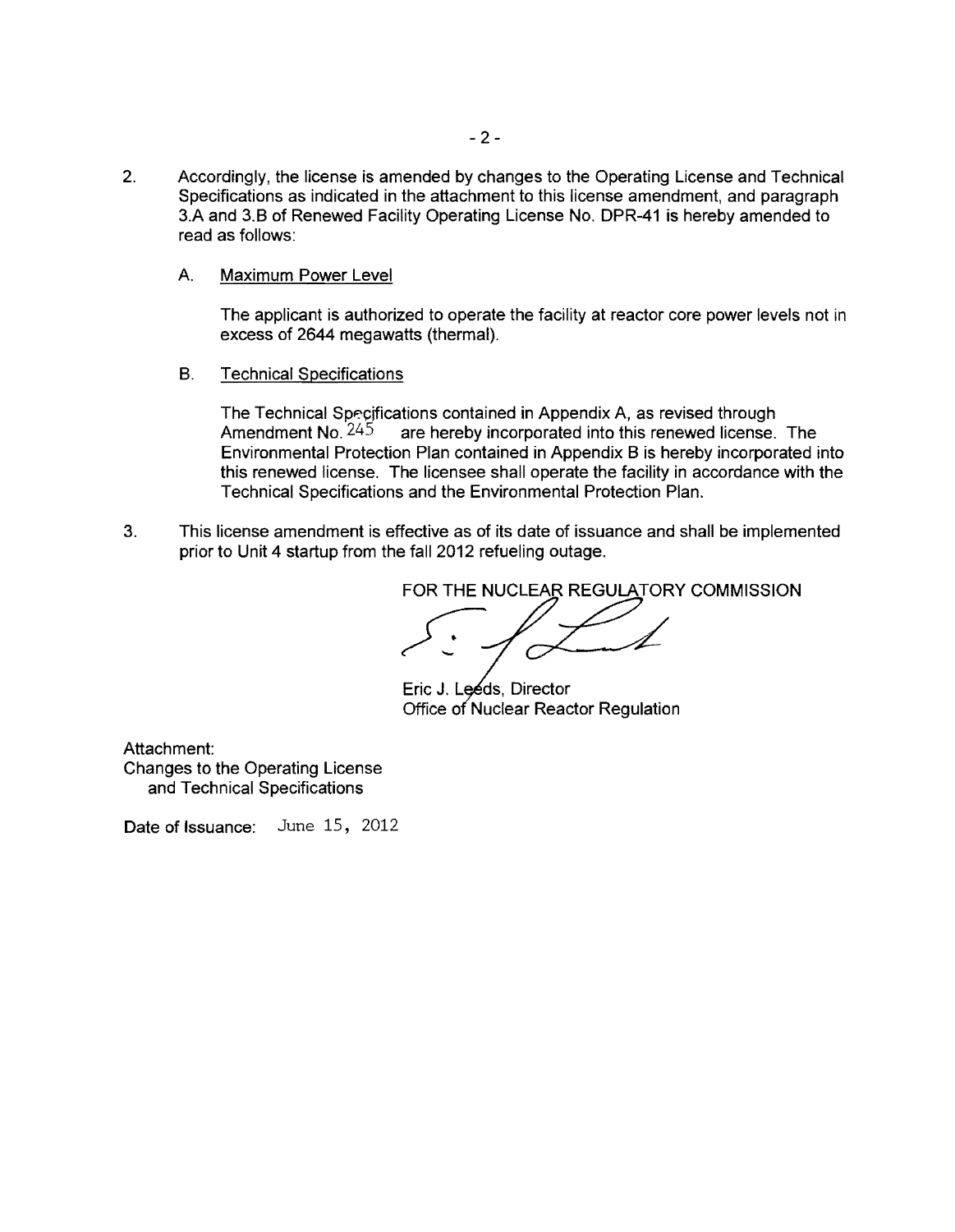## ATTACHMENT TO LICENSE AMENDMENT

## AMENDMENT NO. 249 RENEWED FACILITY OPERATING LICENSE NO. DPR-31

## AMENDMENT NO. 245 RENEWED FACILITY OPERATING LICENSE NO. DPR-41

## DOCKET NOS. 50-250 AND 50-251

Replace Pages 1, 3, 6, & 7 of Renewed Operating License DPR-31 with the attached Pages 1, 3, 6, and 7.

Replace Pages 1, 3, 6, & 7 of Renewed Operating License DPR-41 with the attached Pages 1, 3, 6, 7, and new page 8.

Replace the following pages of the Appendix A Technical Specifications with the attached pages. The revised pages are identified by amendment number and contain marginal lines indicating the area of change.

| Remove pages | Insert pages | Remove pages | Insert pages | Remove pages | Insert pages |
|--------------|--------------|--------------|--------------|--------------|--------------|
| $\mathsf{x}$ | $\mathsf{x}$ | $3/4$ 3-8    | $3/4$ 3-8    | $3/47-2$     | $3/47-2$     |
| xiv          | xiv          | $3/4$ 3-9    | $3/4$ 3-9    | $3/47-11$    | $3/47 - 11$  |
| $1 - 5$      | $1-5$        | $3/4$ 3-11   | $3/4$ 3-11   | --------     | $3/47 - 11b$ |
| $2 - 2^*$    | $2 - 2$      | $3/4$ 3-14   | $3/4$ 3-14   | $3/48-5$     | $3/48-5$     |
| $2 - 4$      | $2 - 4$      | $3/4$ 3-18   | $3/4$ 3-18   | $3/48-6$     | $3/48-6$     |
| $2 - 5$      | $2 - 5$      | $3/4$ 3-23   | $3/4$ 3-23   | $3/48-7$     | $3/48-7$     |
| $2 - 6$      | $2 - 6$      | $3/4$ 3-24   | $3/4$ 3-24   | $3/48-8$     | $3/48-8$     |
| $2 - 7$      | $2 - 7$      | $3/4$ 3-26   | $3/4$ 3-26   | $3/48-9$     | $3/48--9$    |
| $2 - 8$      | $2 - 8$      | $3/4$ 3-27   | $3/4$ 3-27   | $3/4$ 9-1    | $3/4$ 9-1    |
| $2 - 9$      | $2 - 9$      | $3/4$ 3-28   | $3/4$ 3-28   | 3/4 9-15     | $3/4$ 9-15   |
| $2 - 10$     | $2 - 10$     | $3/4$ 3-29   | $3/4$ 3-29   | $5-5$        | $5-5$        |
| $3/4$ 1-3*   | $3/4$ 1-3    | $3/4$ 3-31   | $3/4$ 3-31   | $5 - 17$     | $5 - 17$     |
| $3/4$ 1-4*   | $3/4$ 1-4    | $3/4$ 3-31a  | $3/4$ 3-31a  | $5 - 18$     | $5 - 18$     |
| $3/4$ 1-5*   | $3/4$ 1-5    | $3/4$ 3-33   | $3/4$ 3-33   | $6 - 17$     | $6 - 17$     |
| $3/4$ 1-6*   | $3/4$ 1-6    | 3/4 3-34     | $3/4$ 3-34   | $6 - 22$     | $6 - 22$     |
| $3/4$ 1-8    | $3/4$ 1-8    | -------      | $3/4$ 3-34a  |              |              |
| $3/4$ 1-9    | $3/4$ 1-9    | $3/4$ 3-37   | $3/4$ 3-37   |              |              |
| $3/4$ 1-10   | $3/4$ 1-10   | $3/4$ 4-7    | $3/4$ 4-7    |              |              |
| $3/4$ 1-11   | $3/4$ 1-11   | $3/44 - 8$   | $3/4$ 4-8    |              |              |
| $3/4$ 1-12   | $3/4$ 1-12   | $3/4$ 4-18   | $3/4$ 4-18   |              |              |
| $3/4$ 1-14   | $3/4$ 1-14   | $3/4$ 4-31   | $3/4$ 4-31   |              |              |
| $3/4$ 1-14a  | $3/4$ 1-14a  | $3/4$ 4-32   | $3/4$ 4-32   |              |              |
| $3/4$ 1-15   | $3/4$ 1-15   | $3/4$ 4-36   | $3/4$ 4-36   |              |              |
| $3/4$ 2-16   | $3/4$ 2-16   | $3/4$ 5-2    | $3/4$ 5-2    |              |              |
| $3/4$ 3-3    | $3/4$ 3-3    | $3/4$ 5-10   | $3/4$ 5-10   |              |              |
| $3/4$ 3-4    | $3/4$ 3-4    | $3/46-6$     | $3/46-6$     |              |              |

\*By Letter dated March 15, 2012, FPL identified those COLR TS pages issued in Amendment Nos. 247 and 243 that supersede the EPU application TS pages.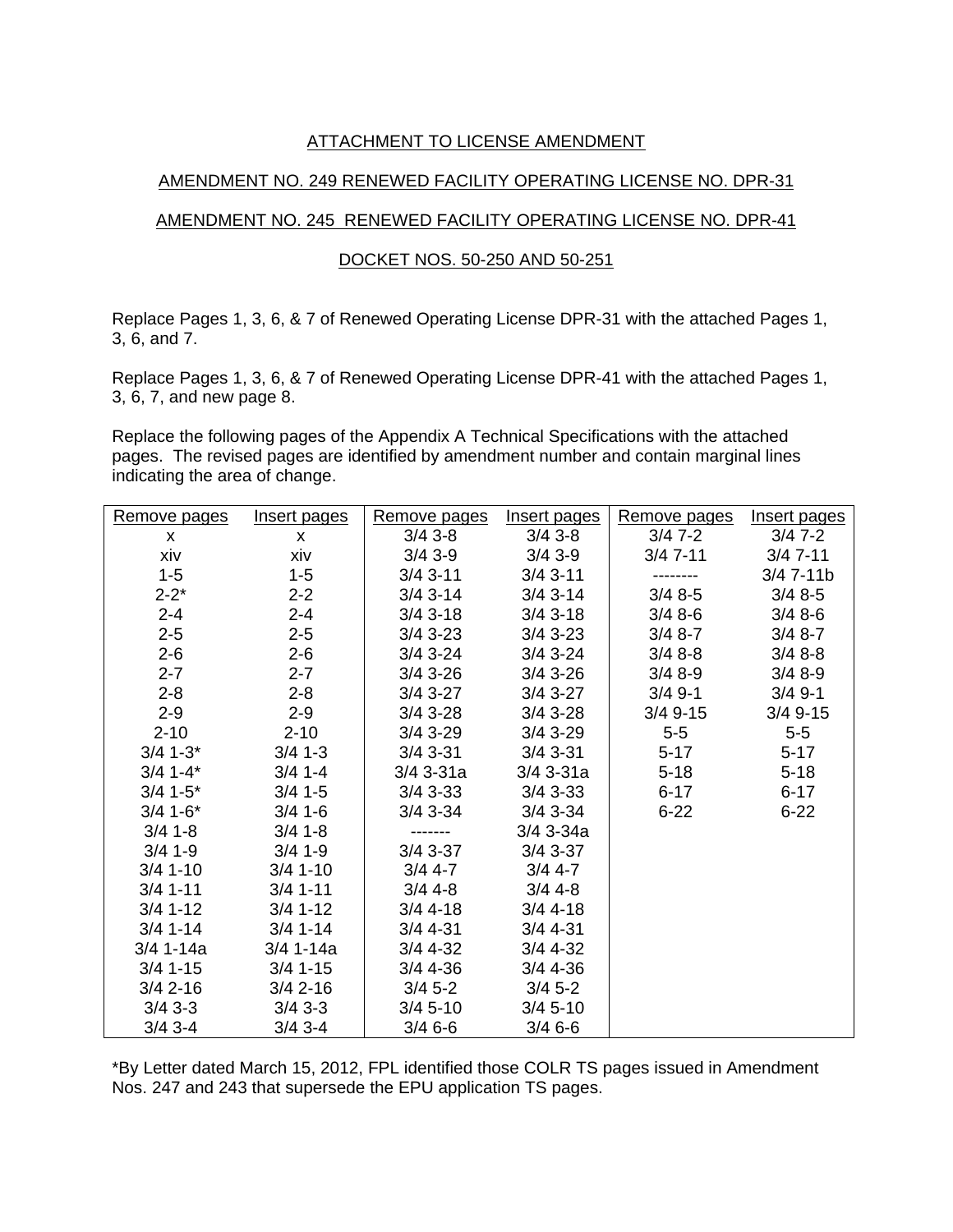#### FLORIDA POWER & LIGHT COMPANY

#### DOCKET NO. 50-250

#### TURKEY POINT NUCLEAR GENERATING UNIT NO.3

#### RENEWED FACILITY OPERATING LICENSE NO. DPR-31

The U.S. Nuclear Regulatory Commission (the Commission) having previously made the findings set forth in License No. DPR-31 issued on July 19, 1972, has now found that:

- a. The application to renew License No. DPR-31 filed by Florida Power and Light Company, complies with the standards and requirements of the Atomic Energy Act of 1954, as amended (the Act), and the Commission's rules and regulations set forth in 10 CFR Chapter I and all required notifications to other agencies or bodies have been duly made;
- b. Actions have been identified and have been or will be taken with respect to (1) managing the effects of aging during the period of extended operation on the functionality of structures and components that have been identified to require review under 10 CFR 54.21{a)(1), and (2) time-limited aging analyses that have been identified to require review under 10 CFR 54.21 (c), such that there is reasonable assurance that the activities authorized by this renewed license will continue to be conducted in accordance with the current licensing basis, as defined in 10 CFR 54.3, for the Turkey Point Unit 3 plant, and that any changes made to the plant's current licensing basis in order to comply with 10 CFR 54.29{a) are in accord with the Act and the Commission's regulations;
- c. The facility will operate in conformity with the application, as amended, the provisions of the Act, and the rules and regulations of the Commission;
- d. There is reasonable assurance (i) that the facility can be operated at steady state power levels up to 2644 megawatts thermal in accordance with this renewed operating license without endangering the health and safety of the public, and (ii) that such activities will be conducted in compliance with the rules and regulations of the Commission;
- e. Florida Power and Light Company is technically and financially qualified to engage in the activities authorized by this renewed operating license in accordance with the rules and regulations of the Commission;

 $\mathbf{I}$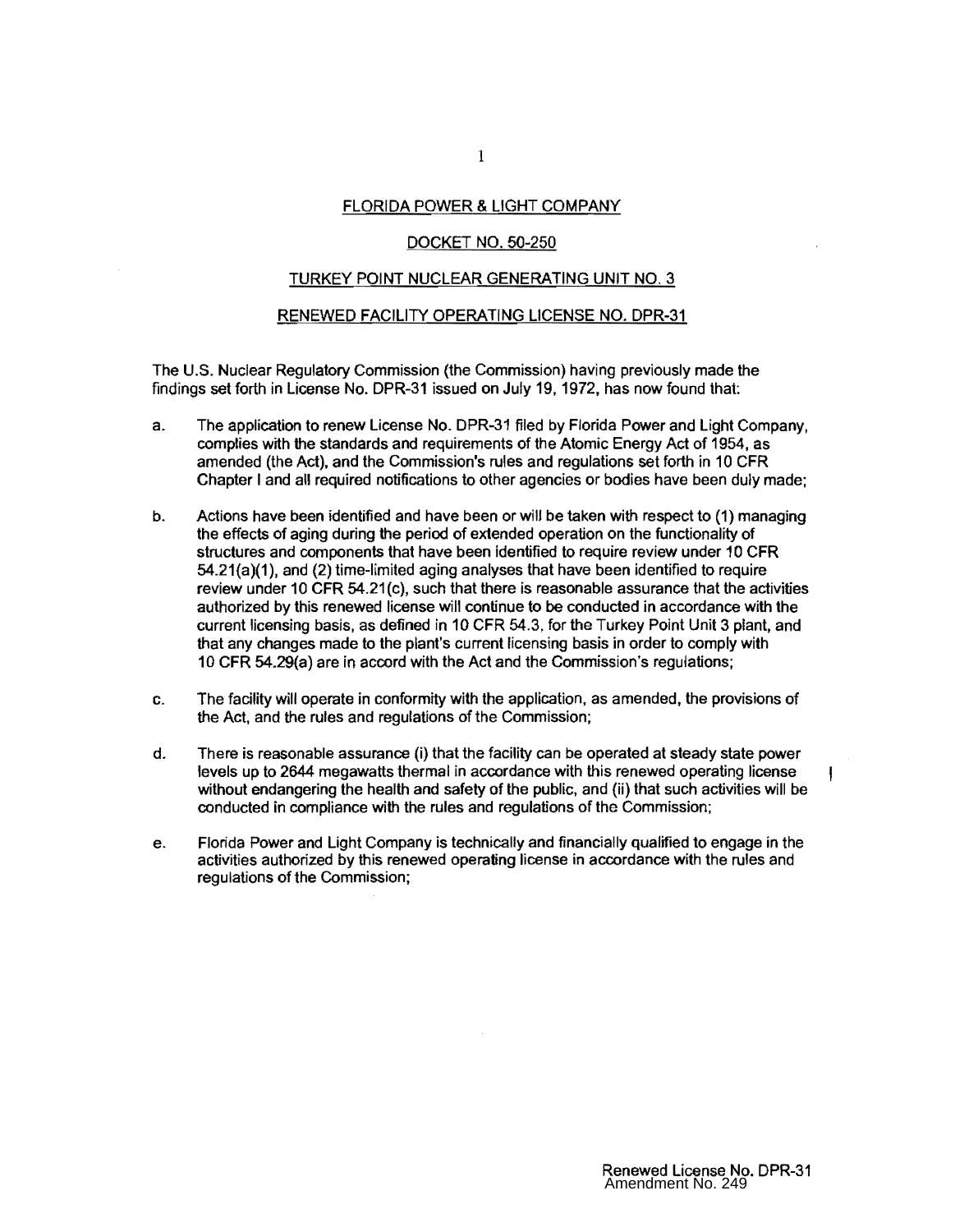- E. Pursuant to the Act and 10 CFR Parts 40 and 70 to receive, possess, and use at any time 100 milligrams each of any source or special nuclear material without restriction to chemical or physical form, for sample analysis or instrument calibration or associated with radioactively contaminated apparatus;
- F. Pursuant to the Act and 10 CFR Parts 30 and 70, to possess, but not separate, such byproduct and special nuclear materials as may be produced by the operation of Turkey Point Units Nos. 3 and 4.
- 3. This renewed operating license shall be deemed to contain and is subject to the conditions specified in the following Commission regulations: 10 CFR Part 20, Section 30.34 of 10 CFR Part 30, Section 40.41 of 10 CFR Part 40, Sections 50.54 and 50.59 of 10 CFR Part 50, and Section 70.32 of 10 CFR Part 70; and is subject to all applicable provisions of the Act and to the rules, regulations, and orders of the Commission now or hereafter in effect, and is subject to the additional conditions specified below;
	- A. Maximum Power Level

The applicant is authorized to operate the facility at reactor core power levels not in excess of 2644 megawatts (thermal).

B. Technical Specifications

The Technical Specifications contained in Appendix A, as revised through Amendment No. 249are hereby incorporated into this renewed license. The Environmental Protection Plan contained in Appendix B is hereby incorporated into this renewed license. The licensee shall operate the facility in accordance with the Technical Specifications and the Environmental Protection Plan.

### C. Final Safety Analysis Report

The licensee's Final Safety Analysis Report supplement submitted pursuant to 10 CFR 54.21(d), as revised on November 1, 2001, describes certain future inspection activities to be completed before the period of extended operation. The licensee shall complete these activities no later than July 19, 2012.

The Final Safety Analysis Report supplement as revised on November 1, 2001, described above, shall be included in the next scheduled update to the Final Safety Analysis Report required by 10 CFR 50.71(e)(4), following the issuance of this renewed license. Until that update is complete, the licensee may make changes to the programs described in such supplement without prior Commission approval, provided that the licensee evaluates each such change pursuant to the criteria set forth in 10 CFR 50.59 and otherwise complies with the requirements in that section. 249 24 Controllar and contained into this renewed license. The dicense of Corection Plan contained in Appendix B is hereby incorpreted dicense shall operate the facility in accordary diversion and the Environmental Protect

 $\overline{1}$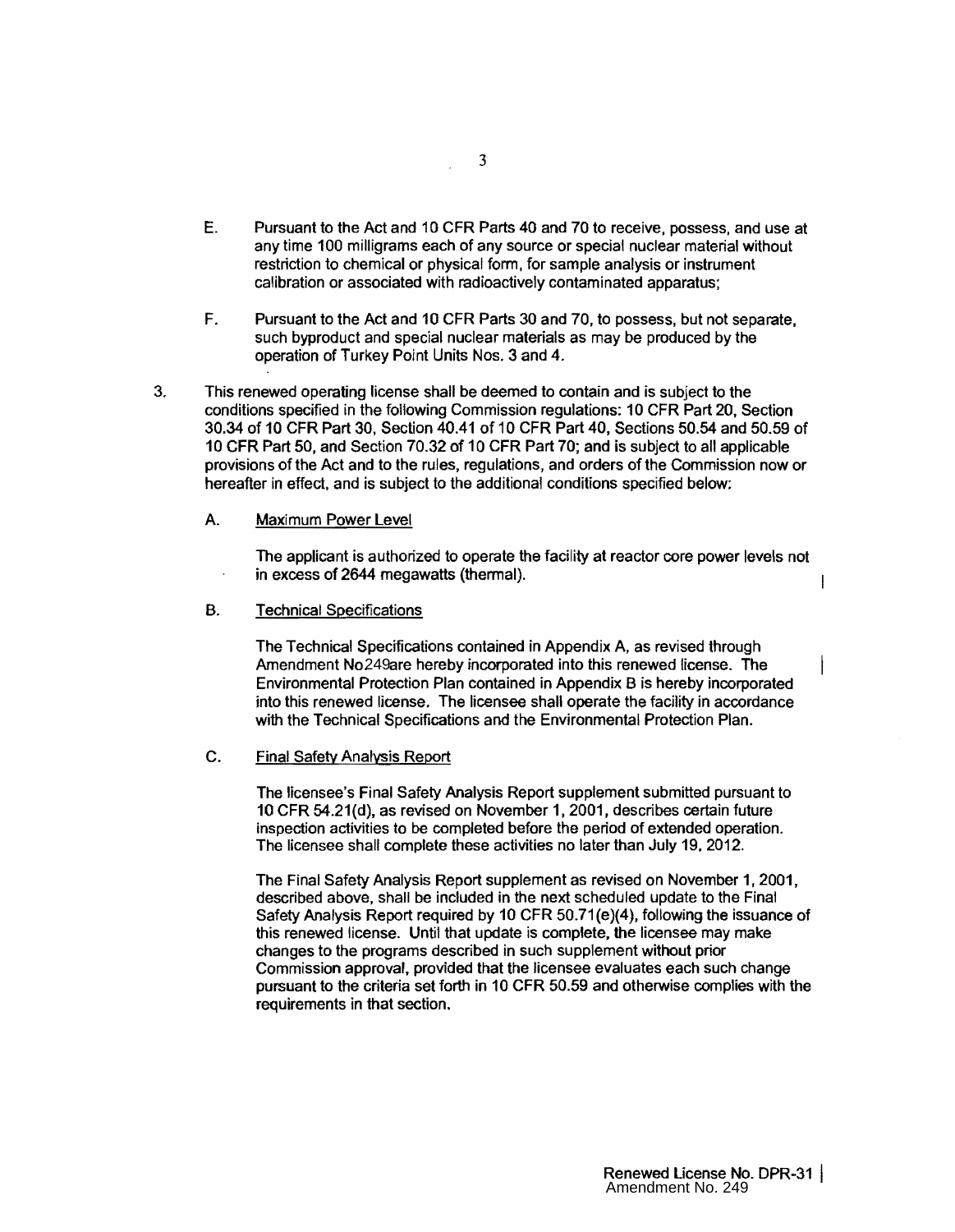3. The CREVS compensatory filtration unit, which is being installed by FPL as part of the AST methodology implementation at Turkey Point. will be designed in accordance with the Class I Structures, Systems, and Equipment Design Requirements defined in Appendix 5A of the Turkey Point UFSAR. As such, the compensatory filtration unit will be designed so that the stress limits found in Table 5A-1 of the Turkey Point UFSAR will not be exceeded due to the loadings imposed by a maximum hypothetical earthquake. FPL shall ensure that the design of the compensatory filtration unit satisfies these stress limits prior to the implementation of the proposed AST methodology at Turkey Point.

### I. Control Room Habitability

Upon implementation of Amendment No. 248 adopting TSTF-448 Revision 3, the detennination of control room envelope (CRE) unfiltered air inleakage as required by Surveillance Requirement (SR) 4.7.5.g, in accordance with Technical Specification (TS) 6.8.4.k.c.(i), the assessment of CRE habitability as required by Specification 6.8.4.k.c.(ii), and the measurement of CRE pressure as required by Specification 6.8.4.k.d, shall be considered met. Following implementation:

- (a) The first performance of  $SR$  4.7.5.g, in accordance with Specification 6.8.4.k.c.(i), shall be within the specified Frequency of 3 years, plus the 9 month allowance of SR 4.0.2, as measured from July 31, 2009, the date of the most recent tracer gas test. \*
- (b) The first performance of the periodic assessment of CRE habitability, Specification 6.8.4.k.c.(ii), shall be within 3 years, plus the 9-month allowance of SR 4.0.2, as measured from July 31 ,2009, the date of the most recent tracer gas test.
- (c) The first performance of the periodic measurement of CRE pressure, Specification 6.8.4.k.d, shall be within 36 months on a STAGGERED TEST BASIS, plus the 138 days allowed by SR 4.0.2, as measured from the date of the most recent successful pressure measurement test, or within 138 days of license amendment implementation if not performed previously.
- The most recent tracer gas test (July 31, 2009) was unsuccessful in that there was a *measured* 9 *cfm control room inleakage: the acceptance criteria is 0 cfm. In accordance with Regulatory Guide (RG)* 1.197 *Rev. 0, a recalculation ofthe consequences to the control room operators was peiformed, and the results were acceptable for continued CREVS operability. Consistent with RG* 1.197, *a full test is to be conducted three years later to ascertain whether the CRE's integrity has continued to degrade.*

## J. Extended Power Uprate Modifications

1. Prior to completion of the Cycle 26 refueling outage for Unit 3, the licensee shall provide confirmation to the NRC staff that the design and structural integrity evaluations associated with the modifications related to the spent fuel pool supplemental heat exchangers are complete, and that the results demonstrate compliance with appropriate UFSAR and code requirements. As part of the confirmation, the licensee shall provide a summary of the structural qualification results of the piping, pipe supports, supplemental heat exchanger supports, and the inter-tie connection with the existing heat exchanger for the appropriate load combinations along with the margins.

> Renewed License No. DPR-31 Amendment No. 249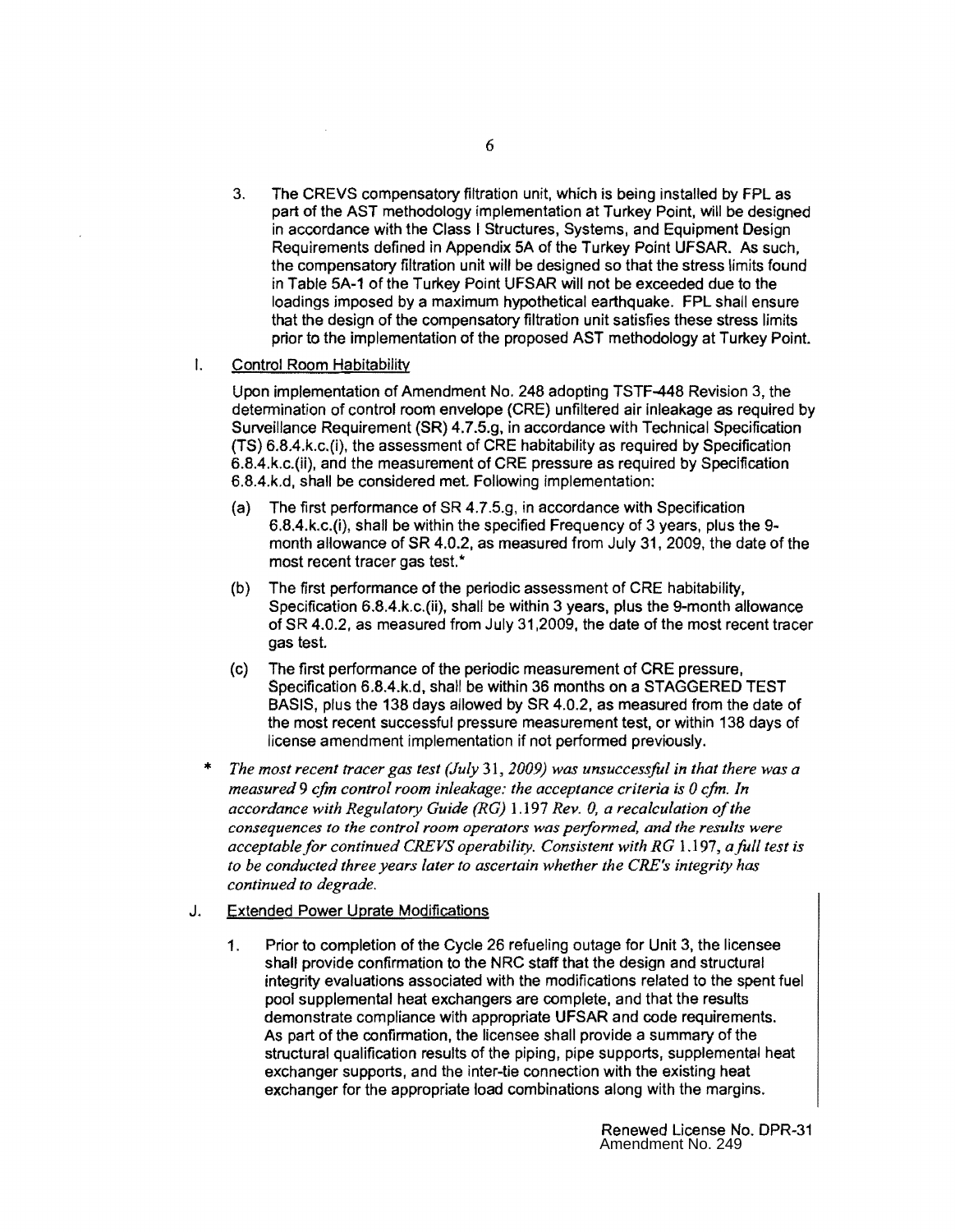- K. PAD TCD Safety Analyses
	- 1. PAD 4.0 TCD has been specifically approved for use for the Turkey Point licensing basis analyses. Upon NRC's approval of a revised generic version of PAD that accounts for Thermal Conductivity Degradation (TCD), FPL will within six months:
		- a. Demonstrate that PAD 4.0 TCD remains conservatively bounding in licensing basis analyses when compared to the new generically approved version of PAD w/TCD, or
		- b. Provide a schedule for the re-analysis using the new generically approved version of PAD w/TCD for any of the affected licensing basis analyses.
- L. Burnable Absorbers in Spent Fuel Pool
	- 1. With respect to Technical Specification 5.5.1.3, FPL shall not credit any burnable absorber other than Integral Fuel Burnable Absorber (IFBA) rods for the storage of fuel assemblies in the Region I spent fuel racks.
- 4. This renewed license is effective as of the date of issuance, and shall expire at midnight July 19, 2032.

### FOR THE NUCLEAR REGULATORY COMMISSION

Signed by Samuel J. Collins, Director Office of Nuclear Reactor Regulation

Attachments: Appendix A - Technical Specifications for Unit 3 Appendix B - Environmental Protection Plan

Date of Issuance: June 6, 2002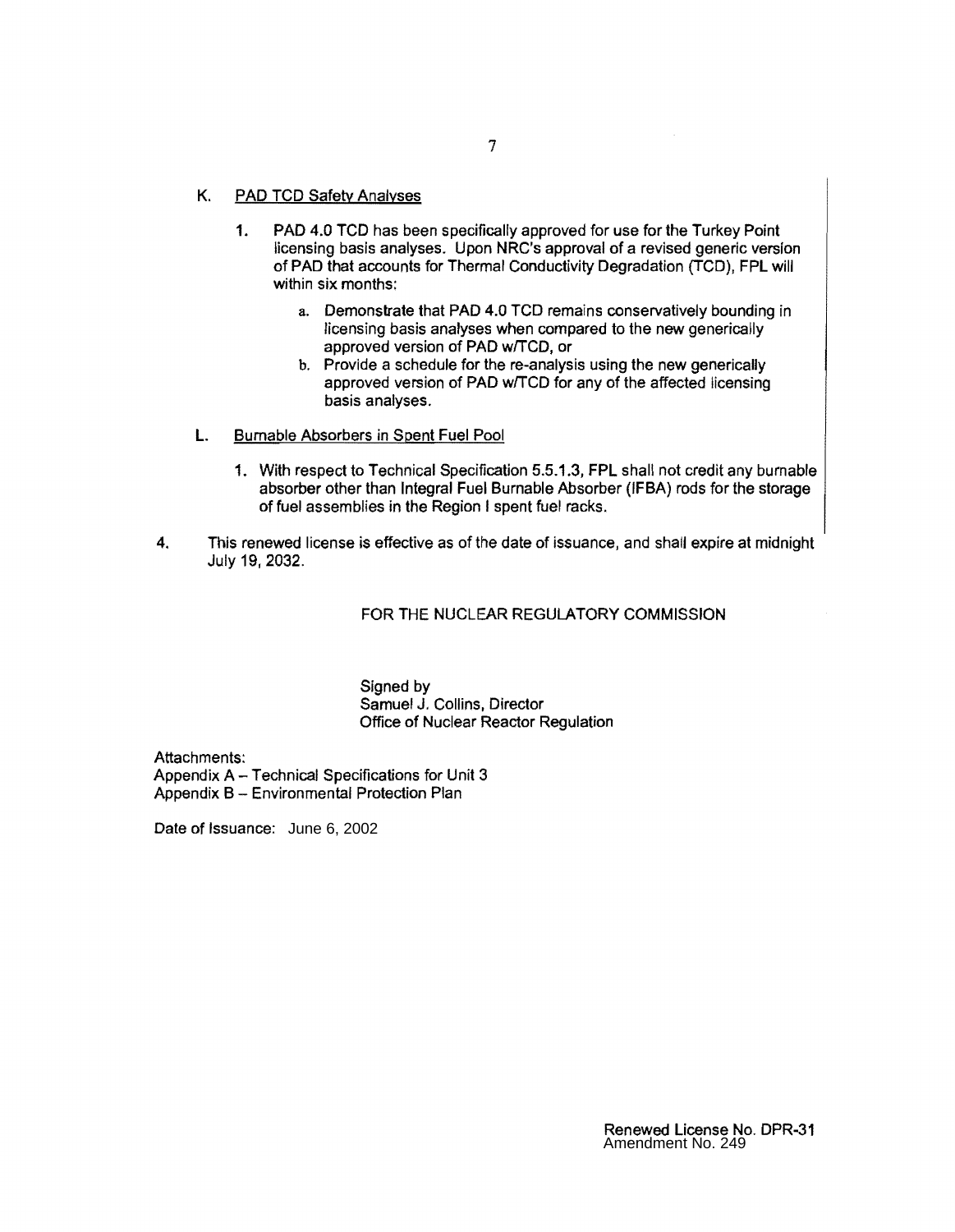## FLORIDA POWER & LIGHT COMPANY

### DOCKET NO. 50-251

### TURKEY POINT NUCLEAR GENERATING UNIT NO.4

#### RENEWED FACILITY OPERATING LICENSE NO. DPR-41

The U.S. Nuclear Regulatory Commission (the Commission) having previously made the findings set forth in License No. DPR-41 issued on April 10, 1973, has now found that:

- a. The application to renew License No. DPR-41 filed by Florida Power and Light Company, complies with the standards and requirements of the Atomic Energy Act of 1954, as amended (the Act), and the Commission's rules and regulations set forth in 10 CFR Chapter' and all required notifications to other agencies or bodies have been duly made;
- b. Actions have been identified and have been or will be taken with respect to (1) managing the effects of aging during the period of extended operation on the functionality of structures and components that have been identified to require review under 10 CFR 54.21(a)(1), and (2) time-limited aging analyses that have been identified to require review under 10 CFR 54.21 (c), such that there is reasonable assurance that the activities authorized by this renewed license will continue to be conducted in accordance with the current licensing basis, as defined in 10 CFR 54.3, for the Turkey Point Unit 4 plant, and that any changes made to the plant's current licensing basis in order to comply with 10 CFR 54.29(a) are in accord with the Act and the Commission's regulations;
- c. The facility will operate in conformity with the application, as amended, the provisions of the Act, and the rules and regulations of the Commission;
- d. There is reasonable assurance (i) that the facility can be operated at steady state power levels up to 2644 megawatts thermal in accordance with this renewed operating license without endangering the health and safety of the public, and (ii) that such activities will be conducted in compliance with the rules and regulations of the Commission;
- e. Florida Power and Light Company is technically and financially qualified to engage in the activities authorized by this renewed operating license in accordance with the rules and regulations of the Commission;

 $\bar{z}$ 

ł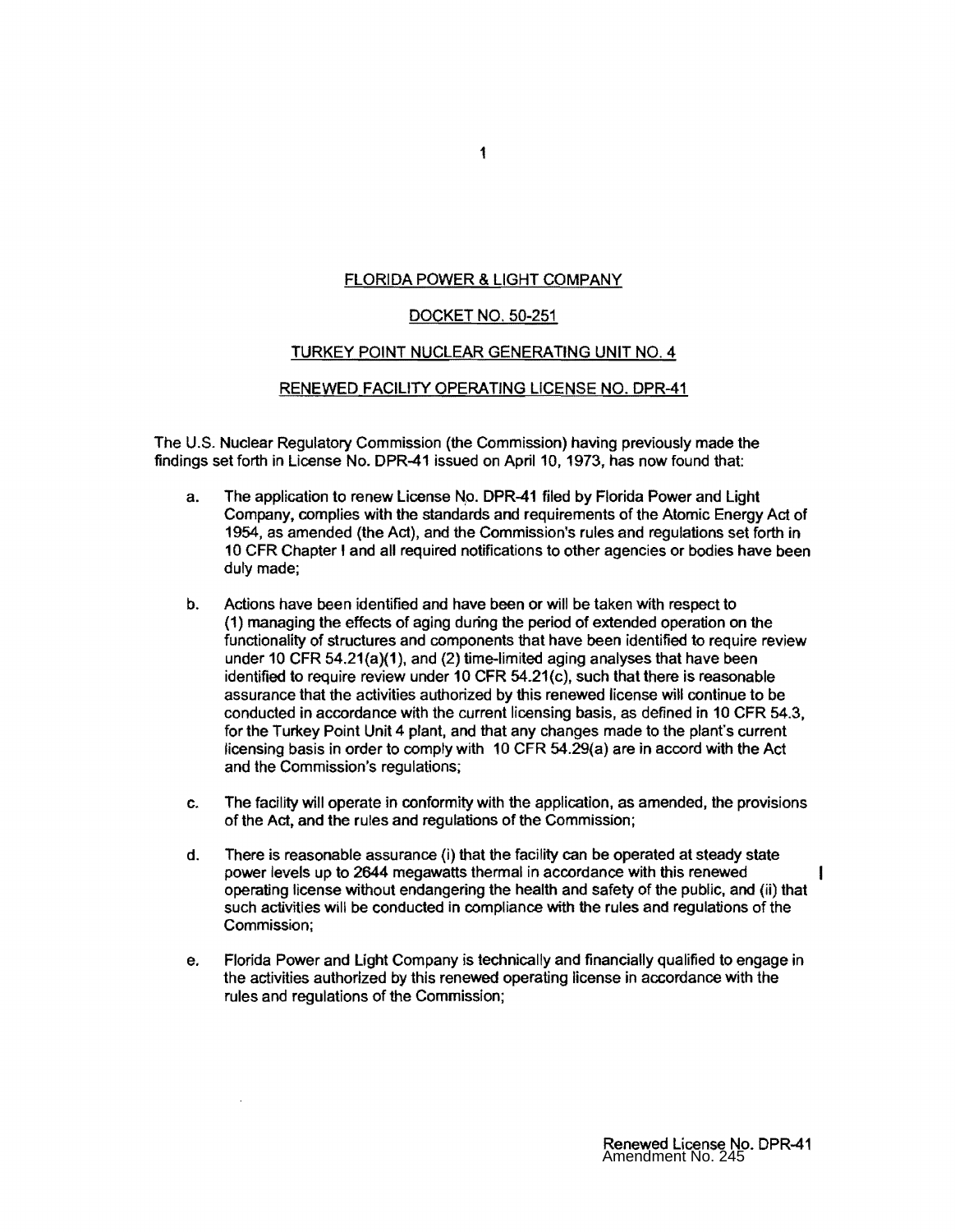- E. Pursuant to the Act and 10 CFR Parts 40 and 70 to receive, possess, and use at any time 100 milligrams each of any source or special nuclear material without restriction to chemical or physical form, for sample analysis or instrument calibration or associated with radioactively contaminated apparatus;
- F. Pursuant to the Act and 10 CFR Parts 30 and 70, to possess, but not separate, such byproduct and special nuclear materials as may be produced by the operation of Turkey Point Units Nos. 3 and 4.
- 3. This renewed operating license shall be deemed to contain and is subject to the conditions specified in the following Commission regulations: 10 CFR Part 20, Section 30.34 of 10 CFR Part 30, Section 40.41 of 10 CFR Part 40, Sections 50.54 and 50.59 of 10 CFR Part 50, and Section 70.32 of 10 CFR Part 70; and is subject to all applicable provisions of the Act and to the rules, regulations, and orders of the Commission now or hereafter in effect, and is subject to the additional conditions specified below:

#### A. Maximum Power Level

The applicant is authorized to operate the facility at reactor core power levels not in excess of 2644 megawatts (thermal).

#### **B.** Technical Specifications

The Technical Specifications contained in Appendix A, as revised through Amendment No. 245 are hereby incorporated into this renewed license. The Environmental Protection Plan contained in Appendix B is hereby incorporated into this renewed license. The licensee shall operate the facility in accordance with the Technical Specifications and the Environmental Protection Plan.

#### C. Final Safety Analysis Report

The licensee's Final Safety Analysis Report supplement submitted pursuant to 10 CFR 54.21(d). as revised on November 1, 2001, describes certain future inspection activities to be completed before the period of extended operation. The licensee shall complete these activities no later than April 10, 2013.

The Final Safety Analysis Report supplement as revised on November 1, 2001, described above, shall be included in the next scheduled update to the Final Safety Analysis Report required by 10 CFR 50.71(e)(4), following the issuance of this renewed license. Until that update is complete, the licensee may make changes to the programs described in such supplement without prior Commission approval, provided that the licensee evaluates each such change pursuant to the criteria set forth in 10 CFR 50.59 and otherwise complies with the requirements in that section. 245 24 Eare hereby incorporated into this renewed license. The contention Plan contained in Appendix B is hereby incorporated change of licensee shall operate the facility in accordical Specifications and the Environmental

ł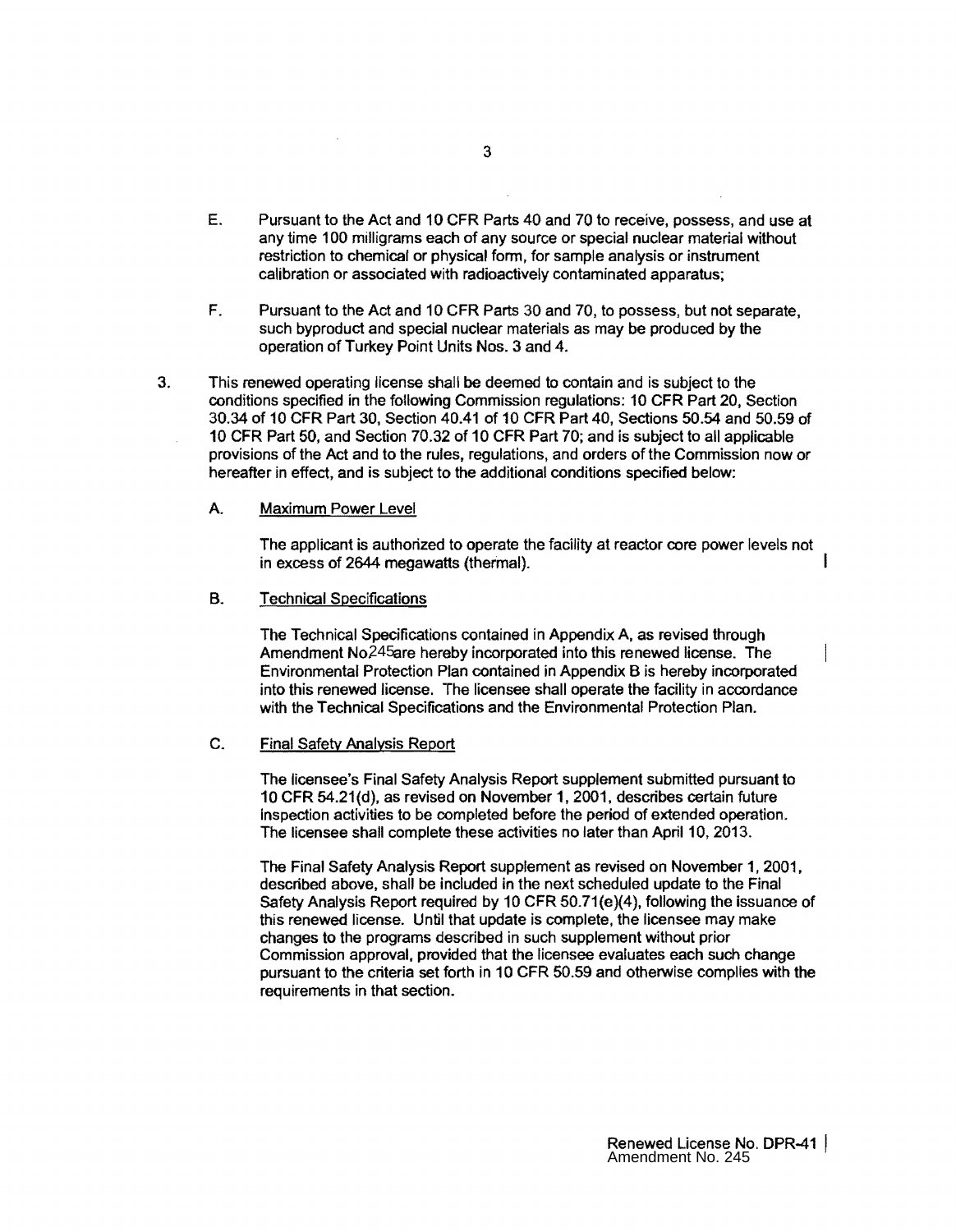- (d) FPL will not move any fuel assemblies into the Unit 4 SFP subsequent to the successful completion of startup physics tests for Unit 4 Cycle 25.
- I. Alternative Source Term Modifications
	- 1. FPL will relocate the CR Ventilation System emergency air intakes prior to implementation of AST. The relocated intakes and associated ductwork will be designed to seismic criteria, protected from environmental effects, and will meet the requirements of 10 CFR 50 Appendix A, GDC 19. The new intakes will be located near the ground level extending out from the southeast and northeast comers of the auxiliary building and will fall within diverse wind sectors for post-accident contaminants. FPL will perform post-modification testing in accordance with the plant design modification procedures to ensure the TS pressurization flow remains adequate to demonstrate the integrity of the relocated intakes. In addition, FPL will provide to the NRC a confinnatory assessment which demonstrates that the requirements of 10 CFR 50 Appendix A. GDC 19 will be met. The confirmatory assessment will follow the methodology in Amendment 240 [the alternative source term amendment] including the methods used for the establishment of the atmospheric dispersion factors (X/Q values).
	- 2. FPL will install ten (two large and eight small) stainless steel wire mesh baskets containing NaTB located in the containment basement to maintain pH during the sump recirculation phase following a Design Basis LOCA
	- 3. The CREVS compensatory filtration unit, which is being installed by FPL as part of the AST methodology Implementation at Turkey Point will be designed in accordance with the Class I Structures. Systems, and Equipment Design Requirements defined in Appendix SA of the Turkey Point UFSAR. As such, the compensatory filtration unit will be designed so that the stress limits found in Table SA-1 of the Turkey Point UFSAR will not be exceeded due to the loadings imposed by a maximum hypothetical earthquake. FPL shall ensure that the design of the compensatory filtration unit satisfies these stress limits prior to the implementation of the proposed AST methodology at Turkey Point.
- J. Control Room Habitability

Upon implementation of Amendment No. 244 adopting TSTF-448 Revision 3. the determination of control room envelope (CRE) unfiltered air inleakage as required by Surveillance Requirement (SR)4.7.5.g. in accordance with Technical Specification (TS) 6.8.4.k.c.(i). the assessment of CRE habitability as required by Specification 6.8.4.k.c.(ii), and the measurement of CRE pressure as required by Specification 6.8.4.k.d. shall be considered met. Following implementation:

(a) The first perfonnance of SR 4.7.5.g, in accordance with Specification 6.8.4.k.c.(i). shall be within the specified Frequency of 3 years, plus the 9-month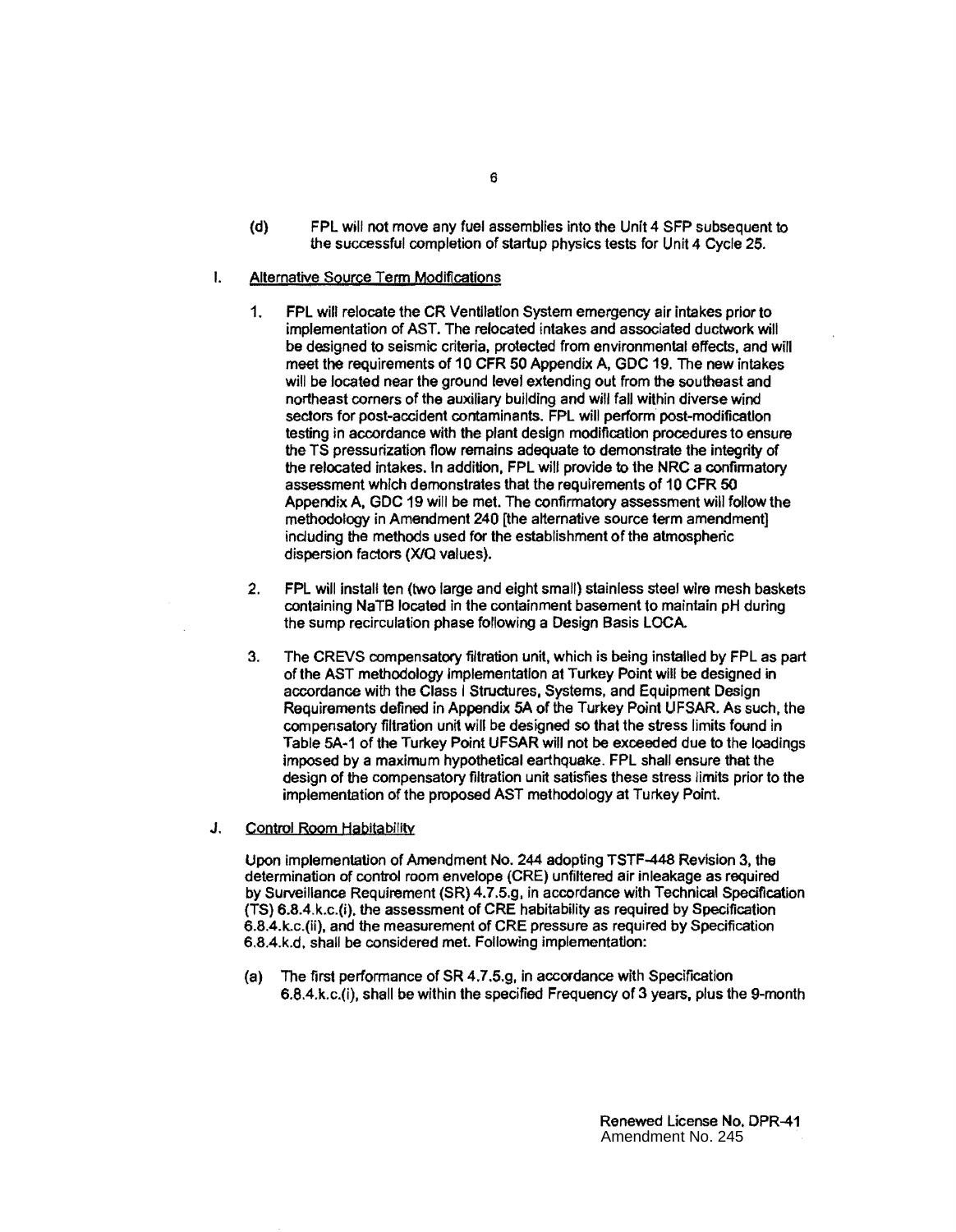allowance of SR 4.0.2. as measured from July 31. 2009, the date of the most recent tracer gas test.<sup>\*</sup>

- (b) The first performance of the periodic assessment of CRE habitability, Specification 6.8.4.k.c.(ii), shall be within 3 years, plus the 9-month allowance of SR 4.0.2, as measured from July 31.2009, the date of the most recent tracer gas test.
- (c) The first performance of the periodic measurement of CRE pressure, Specification 6.B.4.k.d, shall be within 36 months on a STAGGERED TEST BASIS. plus the 138 days allowed by SR 4.0.2, as measured from the date of the most recent successful pressure measurement test, or within 138 days of license amendment implementation if not performed previously.
- *The most recent tracer gas test (July* 31. *2009) was unsuccessful in that there was a measured* 9 *cfm control room inleakage: the acceptance criteria is 0 cfm. In accordance with Regulatory Guide (RG)* 1.197 *Rev. 0, a recalculation of the consequences to the control room operators was performed, and the results were acceptable for continued CREVS operability. Consistent with RG 1,197, a full test is to be conducted three years later to ascertain whether the CRE's integrity has continued to degrade.*
- K. Extended Power Uprate Modifications
	- 1. Prior to completion of the Cycle 27 refueling outage for Unit 4, the licensee shall provide confirmation to the NRC staff that the design and structural integrity evaluations associated with the modifications related to the spent fuel pool supplemental heat exchangers are complete. and that the results demonstrate compliance with appropriate UFSAR and code requirements. As part of the confirmation, the licensee shall provide a summary of the structural qualification results of the piping, pipe supports, supplemental heat exchanger supports, and the inter-tie connection with the existing heat exchanger for the appropriate load combinations along with the margins.

#### PAD TCD Safety Analyses

- 1. PAD 4.0 TCD has been specifically approved for use for the Turkey Point licensing basis analyses. Upon NRC's approval of a revised generic version of PAD that accounts for Thermal Conductivity Degradation (TCD). FPL will within six months:
	- a. Demonstrate that PAD 4.0 TCD remains conservatively bounding in licensing basis analyses when compared to the new generically approved version of PAD w/TCD, or
	- b. Provide a schedule for the re-analysis using the new generically approved version of PAD w/TCD for any of the affected licensing basis analyses.